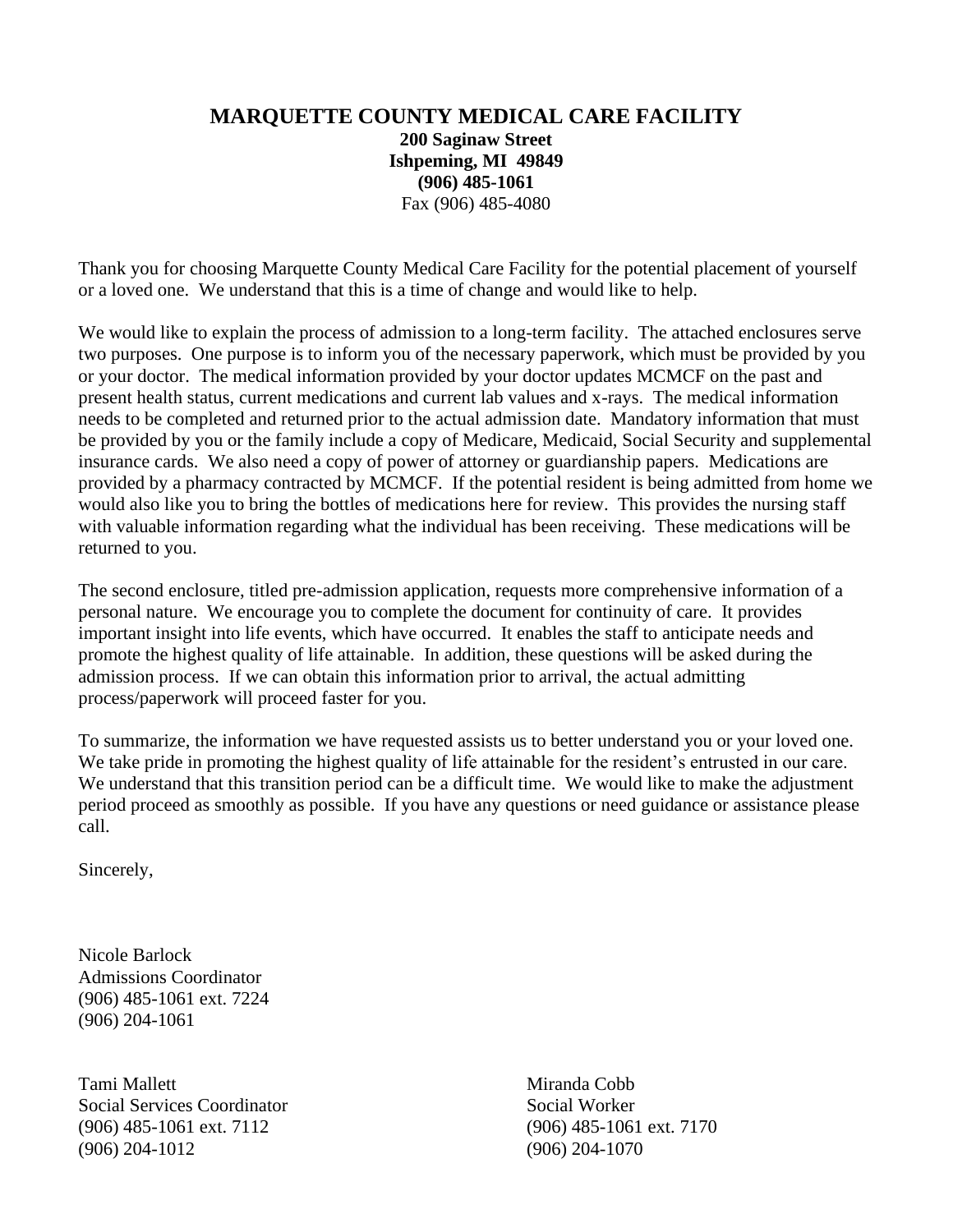# INFORMATION NEEDED FOR POTENTIAL ADMISSION TO MCMCF

A history and physical from your doctor (the history and physical must be dated within five days of arrival to the facility. We will contact your physical for an update if the time frame is exceeded).

A chest x-ray (taken less than 90 days form the date of admission)

Lab work: Electrolytes, BUN, creatinine, glucose and CBC.

Mental health screening forms DCH-3877 and DCH-3878 – **MANDATORY**

A list of all the current medications and dosages, both prescriptions, over the counter medications and herb/vitamins. – **MANDATORY**

**MCMCF maintains a no-smoking policy. Please discuss a smoking cessation program with your physician prior to placement.**

Identify the source of payment: provide copies of Medicare, Medicaid and supplemental insurance cards. **If this information is not provided, the resident's family will be responsible for payment of monthly charges. We can not bill your insurance without cards.** 

A copy of the Social Security Card.

A copy of power of attorney or guardianship papers.

A copy of ADVANCE DIRECTIVES (if available)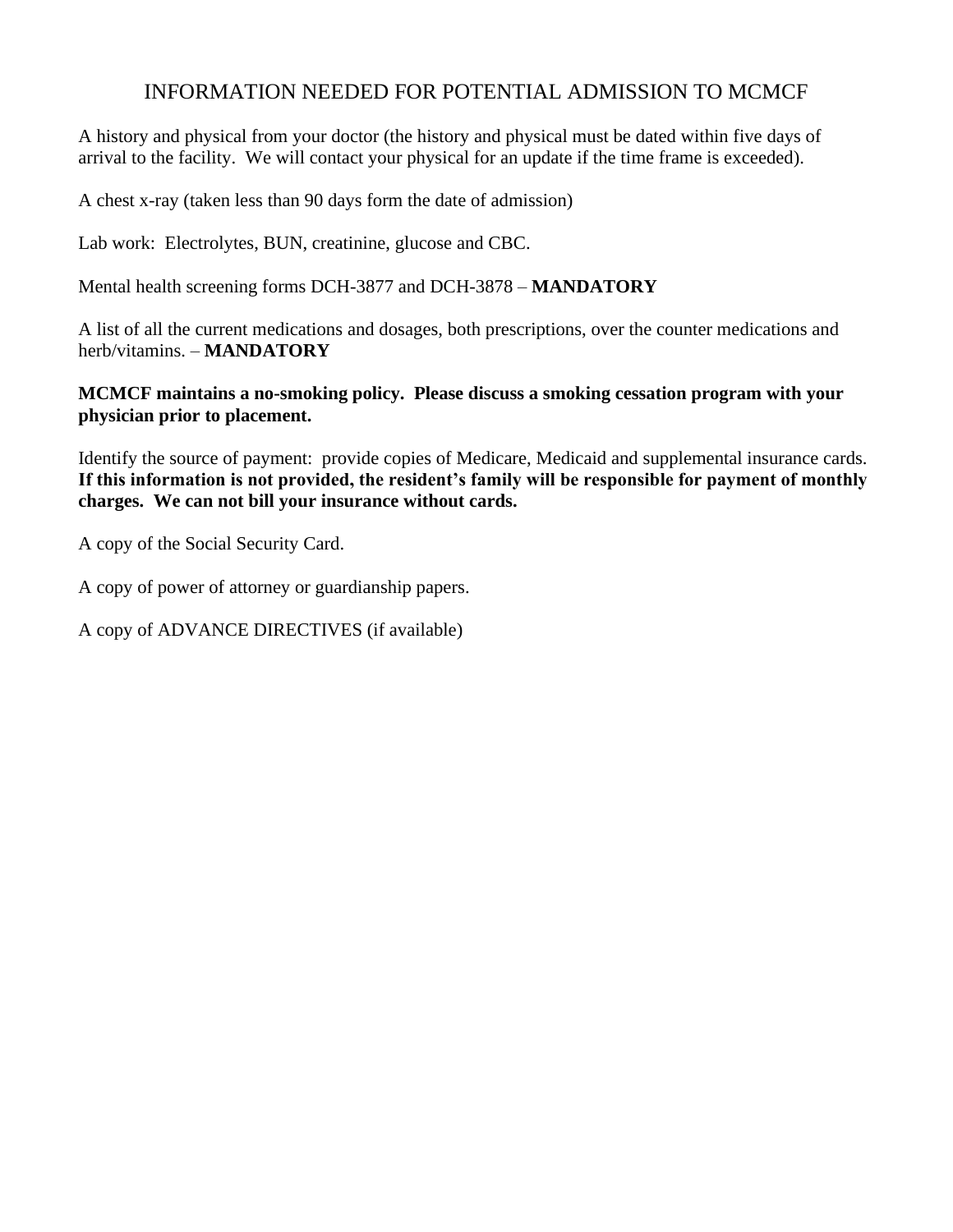## **MARQUETTE COUNTY MEDICAL CARE FACILITY 200 Saginaw Street Ishpeming, MI 49849 (906) 485-1061**

### **PRE-ADMISSION APPLICATION**

Directions: Please fill out this form completely and return. Some questions may not apply to your loved one however to provide optimum care it is imperative that we know as much as possible about this person.

### **1. GENERAL INFORMATION RELATING TO APPLICANT**

|                                                         | Last             | First                                                     |                                                                  | M.I.<br>Maiden                                                                      |
|---------------------------------------------------------|------------------|-----------------------------------------------------------|------------------------------------------------------------------|-------------------------------------------------------------------------------------|
|                                                         |                  |                                                           |                                                                  |                                                                                     |
|                                                         |                  |                                                           | Address: <u>Street</u> City State Zip Code                       | County                                                                              |
|                                                         |                  |                                                           |                                                                  |                                                                                     |
|                                                         | Area Code Number |                                                           |                                                                  |                                                                                     |
|                                                         |                  |                                                           |                                                                  |                                                                                     |
|                                                         |                  |                                                           |                                                                  | Race: __________________(optional) Ethnic background _____________(optional)        |
|                                                         |                  |                                                           |                                                                  | Marital Status: S M W D If widow/widower, how long? ____________________________    |
|                                                         |                  |                                                           |                                                                  | Age _____Date of Birth _____________Birthplace ________________U.S. Citizen? Yes No |
|                                                         |                  |                                                           |                                                                  |                                                                                     |
|                                                         |                  |                                                           |                                                                  |                                                                                     |
|                                                         |                  |                                                           |                                                                  |                                                                                     |
|                                                         |                  |                                                           |                                                                  |                                                                                     |
| Is applicant receiving any home health services? Yes/No |                  |                                                           |                                                                  |                                                                                     |
|                                                         |                  |                                                           |                                                                  | Please List                                                                         |
|                                                         |                  |                                                           |                                                                  |                                                                                     |
|                                                         |                  | Please circle one: Placement ASAP/Placement in the Future |                                                                  |                                                                                     |
|                                                         |                  |                                                           |                                                                  |                                                                                     |
|                                                         |                  |                                                           |                                                                  |                                                                                     |
| WHO IS MAKING THIS REFERRAL?                            |                  |                                                           |                                                                  |                                                                                     |
|                                                         |                  |                                                           |                                                                  | Name ________________________________Home/Work/Cell_____________________________    |
|                                                         |                  |                                                           |                                                                  |                                                                                     |
|                                                         |                  |                                                           |                                                                  |                                                                                     |
|                                                         |                  |                                                           | Does this person have a legal guardian or Power of Attorney? Y/N |                                                                                     |
|                                                         |                  |                                                           | Name                                                             |                                                                                     |

Reason for Admission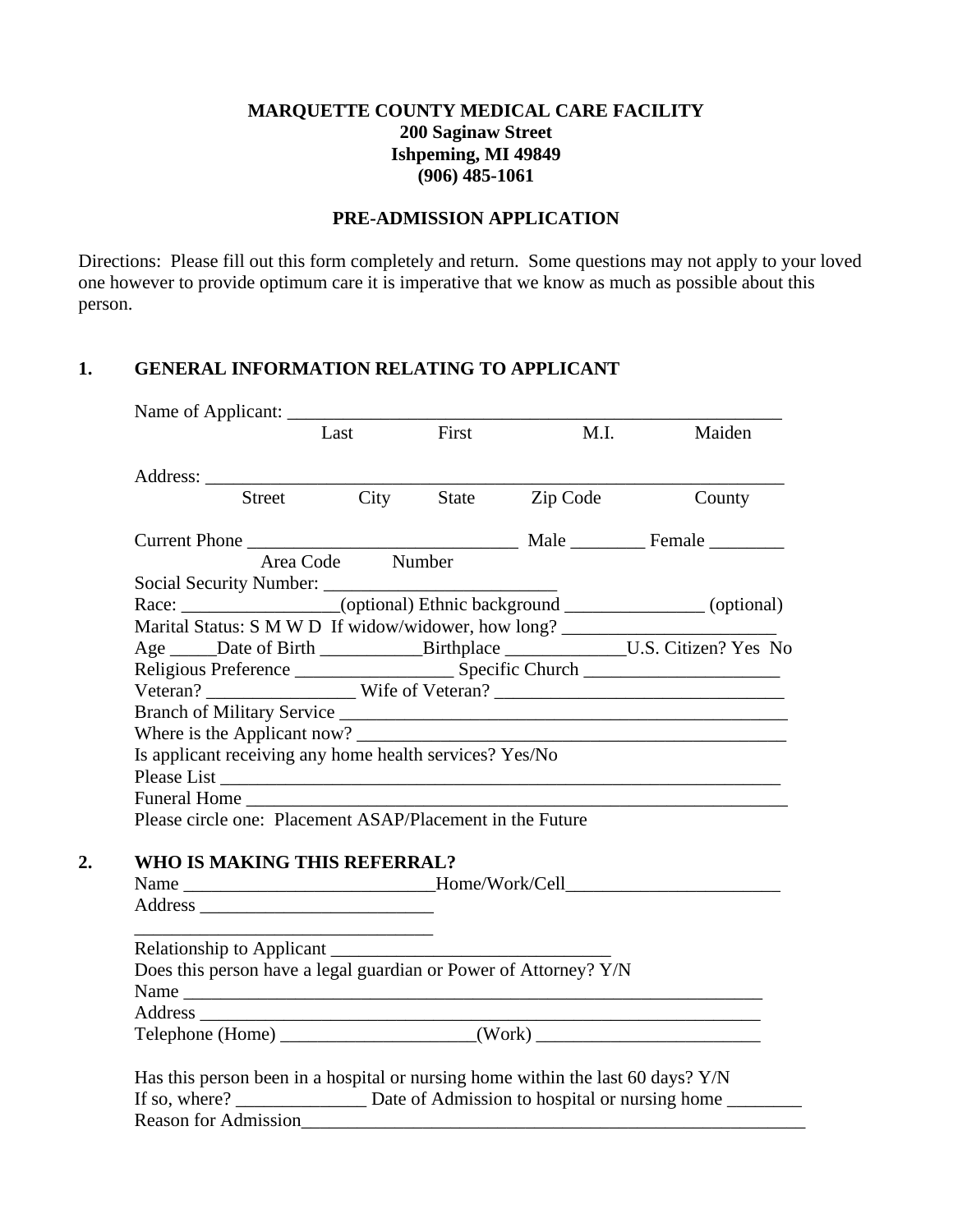# **3. FINANCIAL/LEGAL INFORMATION**

| Has applicant currently have Medicaid? Y/N<br>Do you anticipate applying for Medicaid? Y/N | List all current health insurance and include all numbers as well as COPIES of all<br>If application has been made, where was it filed?<br>If known, please indicate name of Social Worker ________________________________                                                                                                                                      |
|--------------------------------------------------------------------------------------------|------------------------------------------------------------------------------------------------------------------------------------------------------------------------------------------------------------------------------------------------------------------------------------------------------------------------------------------------------------------|
|                                                                                            |                                                                                                                                                                                                                                                                                                                                                                  |
|                                                                                            |                                                                                                                                                                                                                                                                                                                                                                  |
|                                                                                            |                                                                                                                                                                                                                                                                                                                                                                  |
|                                                                                            |                                                                                                                                                                                                                                                                                                                                                                  |
|                                                                                            |                                                                                                                                                                                                                                                                                                                                                                  |
|                                                                                            |                                                                                                                                                                                                                                                                                                                                                                  |
|                                                                                            |                                                                                                                                                                                                                                                                                                                                                                  |
|                                                                                            |                                                                                                                                                                                                                                                                                                                                                                  |
|                                                                                            |                                                                                                                                                                                                                                                                                                                                                                  |
|                                                                                            |                                                                                                                                                                                                                                                                                                                                                                  |
|                                                                                            |                                                                                                                                                                                                                                                                                                                                                                  |
|                                                                                            |                                                                                                                                                                                                                                                                                                                                                                  |
|                                                                                            |                                                                                                                                                                                                                                                                                                                                                                  |
|                                                                                            |                                                                                                                                                                                                                                                                                                                                                                  |
|                                                                                            |                                                                                                                                                                                                                                                                                                                                                                  |
|                                                                                            |                                                                                                                                                                                                                                                                                                                                                                  |
|                                                                                            |                                                                                                                                                                                                                                                                                                                                                                  |
|                                                                                            |                                                                                                                                                                                                                                                                                                                                                                  |
|                                                                                            |                                                                                                                                                                                                                                                                                                                                                                  |
|                                                                                            |                                                                                                                                                                                                                                                                                                                                                                  |
|                                                                                            |                                                                                                                                                                                                                                                                                                                                                                  |
|                                                                                            |                                                                                                                                                                                                                                                                                                                                                                  |
|                                                                                            |                                                                                                                                                                                                                                                                                                                                                                  |
|                                                                                            |                                                                                                                                                                                                                                                                                                                                                                  |
|                                                                                            |                                                                                                                                                                                                                                                                                                                                                                  |
|                                                                                            |                                                                                                                                                                                                                                                                                                                                                                  |
|                                                                                            |                                                                                                                                                                                                                                                                                                                                                                  |
|                                                                                            |                                                                                                                                                                                                                                                                                                                                                                  |
|                                                                                            | Veteran's Pension:<br>Other Income: 2008. Communication of the Communication of the Communication of the Communication of the Communication of the Communication of the Communication of the Communication of the Communication of the Communication<br><b>Balances or Value</b><br>Bonds:<br><u> 1989 - Johann Barbara, margaret eta biztanleria (h. 1989).</u> |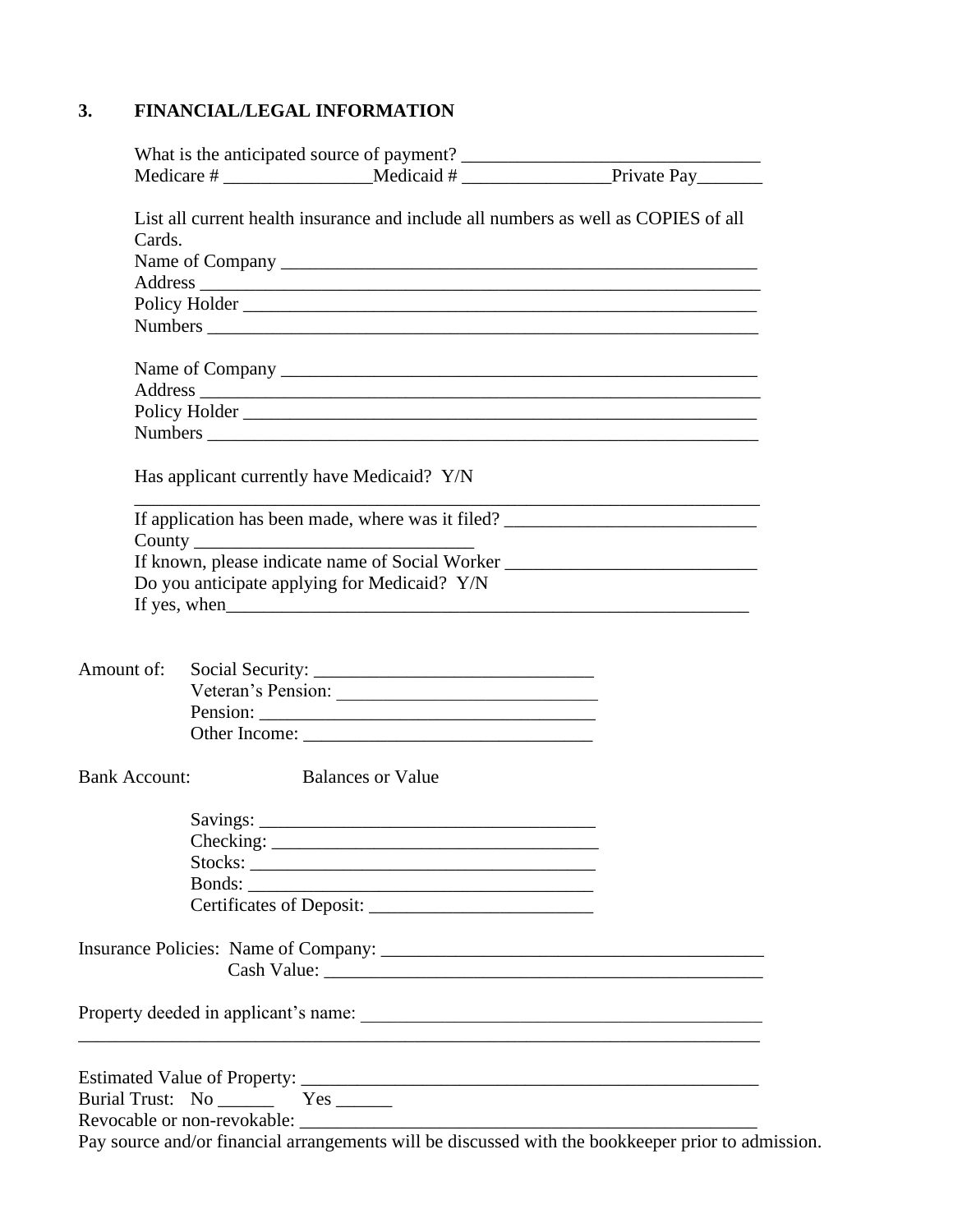I will inform the facility of the date and time of the appointment for application. I understand that failure to complete a Medicaid application or denial from Medicaid shall make the applicant financially responsible.

To the best of my knowledge, the above information is complete and accurate.

\_\_\_\_\_\_\_\_\_\_\_\_\_\_\_\_\_\_\_\_\_\_\_\_\_\_\_\_\_\_\_\_\_\_\_\_\_\_ \_\_\_\_\_\_\_\_\_\_\_\_\_\_\_\_\_\_

Signature Date

## **4. MEDICAL/NURSING INFORMATION**

|                                    | List the applicant's primary physician                                                                                                                               |
|------------------------------------|----------------------------------------------------------------------------------------------------------------------------------------------------------------------|
|                                    | When was the person's last visit to an MD?                                                                                                                           |
|                                    |                                                                                                                                                                      |
|                                    |                                                                                                                                                                      |
|                                    |                                                                                                                                                                      |
|                                    | Who is the applicant's eye doctor?<br>Does this person wear eyeglasses?                                                                                              |
|                                    | Does this person wear hearing aides? Yes/No How Many ____________________________                                                                                    |
|                                    |                                                                                                                                                                      |
|                                    |                                                                                                                                                                      |
|                                    |                                                                                                                                                                      |
|                                    | Has applicant ever been diagnosed with tuberculosis Yes/No                                                                                                           |
|                                    | Does this person have any open areas on the skin? Yes/No                                                                                                             |
|                                    | List any medication or food allergies. BE SPECIFIC ______________________________                                                                                    |
|                                    |                                                                                                                                                                      |
| List ALL medications and Dosages.  |                                                                                                                                                                      |
|                                    |                                                                                                                                                                      |
|                                    |                                                                                                                                                                      |
|                                    |                                                                                                                                                                      |
|                                    |                                                                                                                                                                      |
|                                    |                                                                                                                                                                      |
|                                    |                                                                                                                                                                      |
|                                    |                                                                                                                                                                      |
|                                    |                                                                                                                                                                      |
|                                    |                                                                                                                                                                      |
| Can he/she feed themselves? Yes/No | Is he/she on a special diet? What kind?                                                                                                                              |
|                                    |                                                                                                                                                                      |
|                                    | Can applicant use toilet by themselves? Yes/No If not please explain ___________<br>Can he/she walk? __________Does he/she need assistance? ________________________ |

Please circle which equipment applicant uses walker, wheelchair, cane

# **5. SOCIAL SERVICES/ACTIVITIES**

What was the applicant's former occupation? List any important life events of this person (both good  $\&$  bad)

\_\_\_\_\_\_\_\_\_\_\_\_\_\_\_\_\_\_\_\_\_\_\_\_\_\_\_\_\_\_\_\_\_\_\_\_\_\_\_\_\_\_\_\_\_\_\_\_\_\_\_\_\_\_\_\_\_\_\_\_\_\_\_\_\_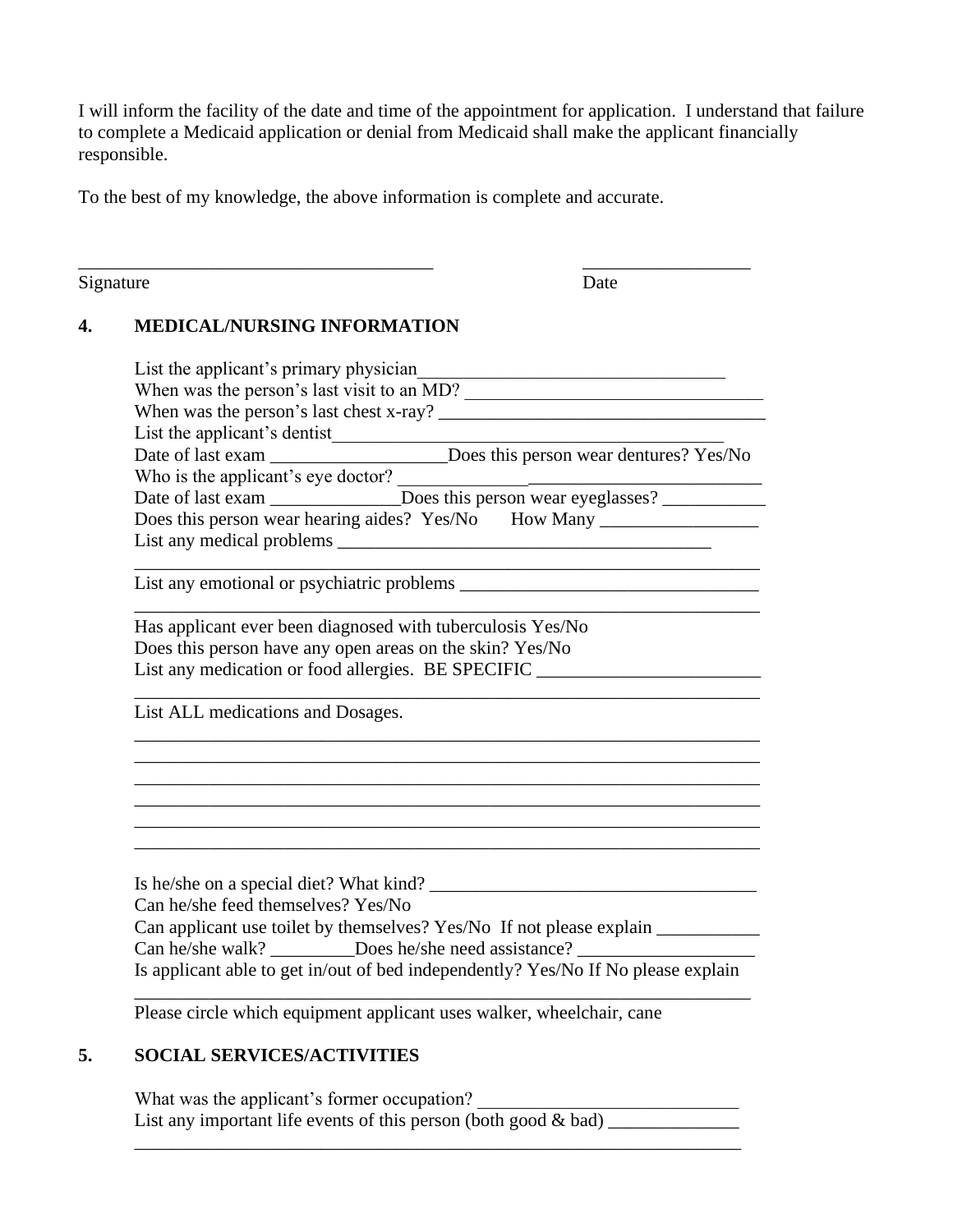List any hobbies or activities he/she might enjoy? These may include anything from visiting with others to reading or watching TV \_\_\_\_\_\_\_\_\_\_\_\_\_\_\_\_\_\_\_\_\_\_\_\_\_\_\_

List anything specific you think would be important for us to know. This can include "likes and "dislikes" \_\_\_\_\_\_\_\_\_\_\_\_\_\_\_\_\_\_\_\_\_\_\_\_\_\_\_\_\_\_\_\_\_\_\_\_\_\_\_\_\_\_\_\_\_\_\_\_

Do you see this placement as permanent or temporary? Explain

\_\_\_\_\_\_\_\_\_\_\_\_\_\_\_\_\_\_\_\_\_\_\_\_\_\_\_\_\_\_\_\_\_\_\_\_\_\_\_\_\_\_\_\_\_\_\_\_\_\_\_\_\_\_\_\_\_\_\_\_\_\_\_\_\_

\_\_\_\_\_\_\_\_\_\_\_\_\_\_\_\_\_\_\_\_\_\_\_\_\_\_\_\_\_\_\_\_\_\_\_\_\_\_\_\_\_\_\_\_\_\_\_\_\_\_\_\_\_\_\_\_\_\_\_\_\_\_\_\_\_

\_\_\_\_\_\_\_\_\_\_\_\_\_\_\_\_\_\_\_\_\_\_\_\_\_\_\_\_\_\_\_\_\_\_\_\_\_\_\_\_\_\_\_\_\_\_\_\_\_\_\_\_\_\_\_\_\_\_\_\_\_\_\_\_\_

### **6. BACKGROUND INFORMATION**

| Mothers name         |  |
|----------------------|--|
| Fathers name         |  |
| City, State of birth |  |

Choose one: Laundry completed by Family or Facility

#### **PHYSICIANS AVAILABLE (Please circle one):**

Dr. Catherine Kroll, Gwinn, 346-9275 (Transport to Marquette General)

Dr. Riley Torreano, Ishpeming, 485-2687 (Transport to Bell Memorial)

Dr. Amelia Sramek, Ishpeming, 485-2687 (Transport to Bell Memorial)

Dr. Wayne Carlson, Ishpeming – 485-1061 (Transport to Bell Memorial)